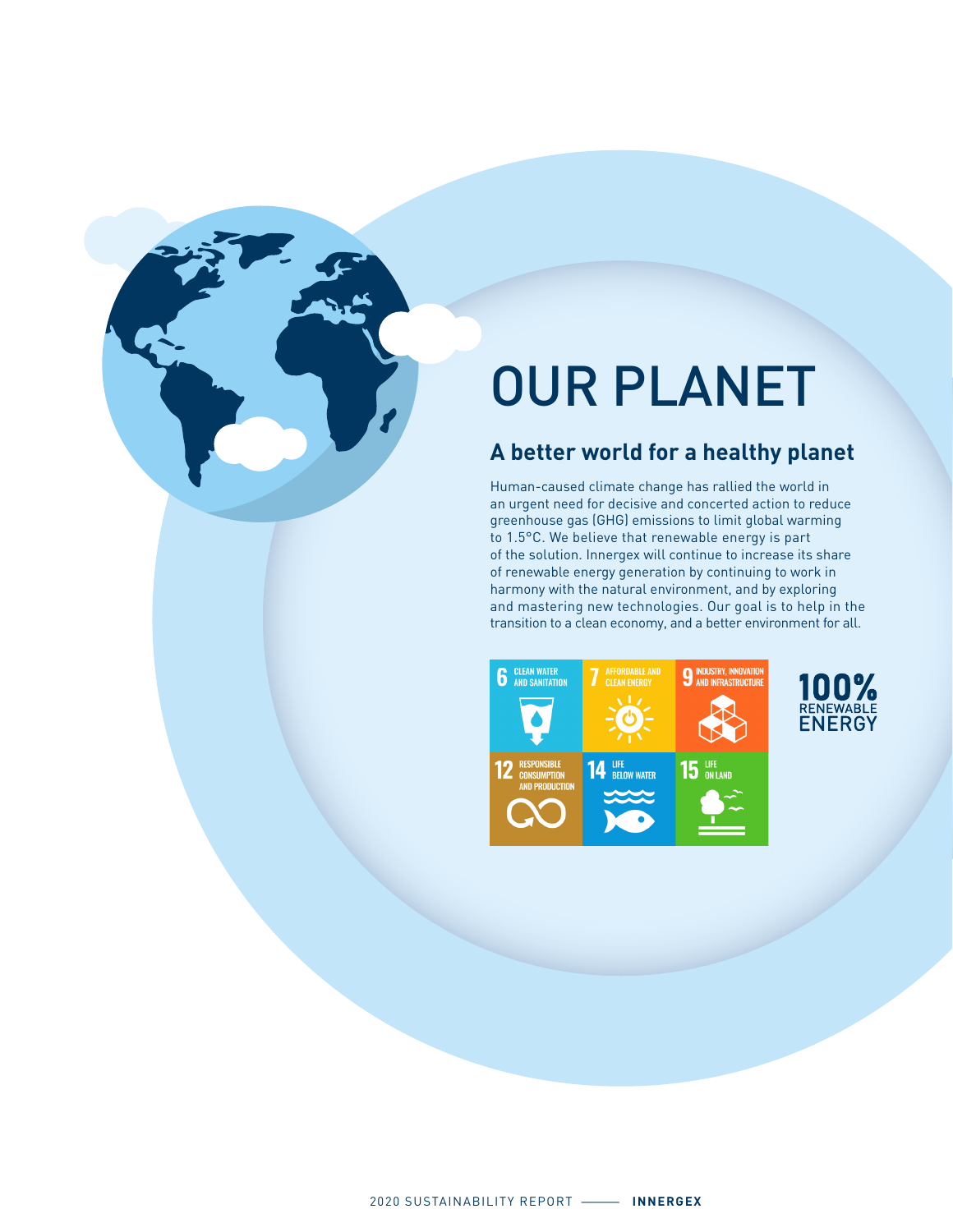## Greenhouse Gas Emissions

Fighting climate change is one of the key principles driving our work at Innergex. Generating renewable energy exclusively means we are a low emitter of greenhouse gas (GHG) emissions, relative to other energy sources.

Our results illustrate that our facilities produce electricity with no significant amounts of GHG emissions.

In fact, the amounts of renewable energy generated offset more than our own modest emissions (such as from vehicles or short-term backup generation during outages). In 2019, we committed to disclosing our GHG emissions on an annual basis. Increasing our output of renewable energy will allow us to make a bigger contribution in the fight against climate change to help build a cleaner future.

**GHG Inventory**

| (metric tonnes $CO2$ )                                             |          |         |
|--------------------------------------------------------------------|----------|---------|
| <b>TYPE</b>                                                        | 2020     | 20191   |
| Scope 1<br>– Direct Emissions                                      | 1,277.32 | 2,165.9 |
| Scope 2<br>– Indirect Emissions                                    | 4,670.13 | 2,138.4 |
| Scope 1<br>+ Scope 2                                               | 5,947.4  | 4.304.3 |
| Scope 1<br>- Halocarbon Releases                                   | O        | 2,861.7 |
| Total - CO <sub>2</sub> Emissions<br>including Halocarbon Releases | 5,947.4  | 7,166.0 |



#### **GHG Intensity**

(kg CO2e/MWh energy produced)

|                                                                    | 2020  | 2019  |
|--------------------------------------------------------------------|-------|-------|
| <b>Total GHG Intensity</b>                                         | 0.620 | 0.537 |
| <b>Total GHG Intensity including</b><br><b>Halocarbon Releases</b> | 0.620 | 0.893 |

<sup>1</sup> 2019 figures updated to reflect inclusion of previously missing data.

- $2$  Amount lower than 2019 due to reduction in fuel purchases throughout the year. 3 Amount higher than 2019 due to full year of operation at Foard City
- (commissioned September 2019) and Phoebe (commissioned November 2019) facilities in Texas in 2020.

\* Scope 1 & 2 emissions calculations based on the Greenhouse Gas Protocol. **Note:** Halocarbons in this context refers to sulfur hexafluoride  $(SF<sub>6</sub>)$  and methane (CH $_{_4}$ ). In 2019, we had three SF $_{_6}$  releases from high-voltage electrical systems at two of our facilities, resulting in a release of a total of 171.74 lbs. The majority of the loss occurred during construction of a substation at a facility in the United States.



**Percentage of total GHG Emissions by Scope in 2020**

| Scope 1 - 21.48% |  |
|------------------|--|
| Scope 2 - 78.52% |  |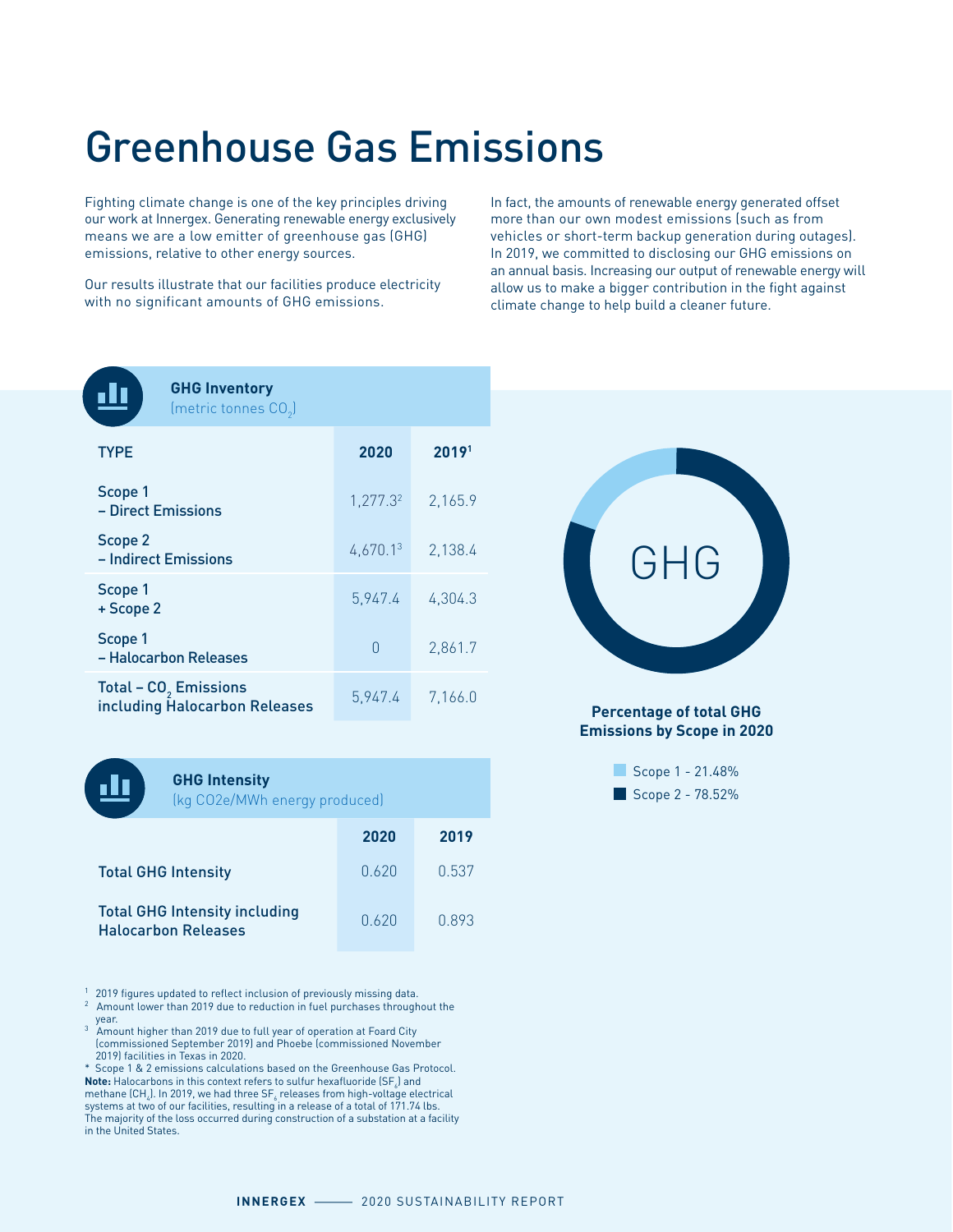#### **Emissions Avoided**

Our goal is to produce electricity from renewable sources that have no significant GHG emissions thus contributing to reducing CO $_{\textrm{\tiny{2}}}$  emissions to fight climate change. We are proud that the energy we generate contributes to offsetting  $\mathtt{CO}_2$  emissions from other sources.

| <b>Avoided Carbon Emissions</b><br>(in metric tonnes) |                   |           |                   |
|-------------------------------------------------------|-------------------|-----------|-------------------|
|                                                       | 2020 <sup>1</sup> | 2019      | 2018 <sup>3</sup> |
| <b>Avoided emissions</b>                              | 6,780,613         | 5,670,558 | 4,506,241         |

1 Based on Innergex's 2020 Production Proportionate of 9,590,140 MWh

<sup>2</sup> Based on Innergex's 2019 Production Proportionate of 8,021,758 MWh

Based on Innergex's 2018 Production Proportionate of 6,361,733 MWh

Note: All results calculated using [https://www.epa.gov/energy/greenhouse-gas-equivalencies-calculator.](https://www.epa.gov/energy/greenhouse-gas-equivalencies-calculator)

## Protecting Biodiversity

By harnessing the power of the sun's rays, the natural flow of water, and the motion of the air, we work with nature to generate clean energy for a brighter future. Innergex is committed to ensuring that the construction and operation of facilities to harness these resources is conducted in harmony with their host environments.

Our approach, laid out in our Sustainable Development Policy, describes the strategies to avoid, minimize and/or mitigate the effect our facilities could have on local ecosystems. We also consider remediation and restoration as a part of this strategy for not only the land we build on, but adjacent and protected areas.

As many of our projects are located in remote areas, consideration of wildlife plays an important role in the planning, construction and operation phases of our projects. We have a successful record of partnering with government, Non-Governmental Organizations ("NGOs"), conservation groups, academia and local organizations to design and implement solutions to mitigate human-wildlife interaction and disturbance of important species.

For example, concern about construction-related displacement of mountain goats at Innergex's Upper Lillooet and Boulder Creek hydro facilities in British Columbia is being monitored under a 5-year Operational Environmental

Monitoring Plan (OEMP). Results from the first two years contributing of the OEMP found mountain goats in similar numbers actively using migration corridors used prior to the project. The remaining three years will examine if this early trend continues.

In another example the daily water monitoring of the Inukjuak River during the construction of the Innavik Hydro Project on the eastern shores of Hudson Bay (Quebec) ensures the water is not negatively impacted by the construction work. The water monitoring program consists of two daily samplings, one upstream and one downstream from the worksite. Currently monitored parameters include temperature, pH and turbidity, allowing us to immediately identify a significant change / issue that could affect drinking water supplies in the downstream community of Inukjuak. To date results have shown that water parameters are identical at the upstream and downstream monitoring points indicating that the project has no effect on water quality.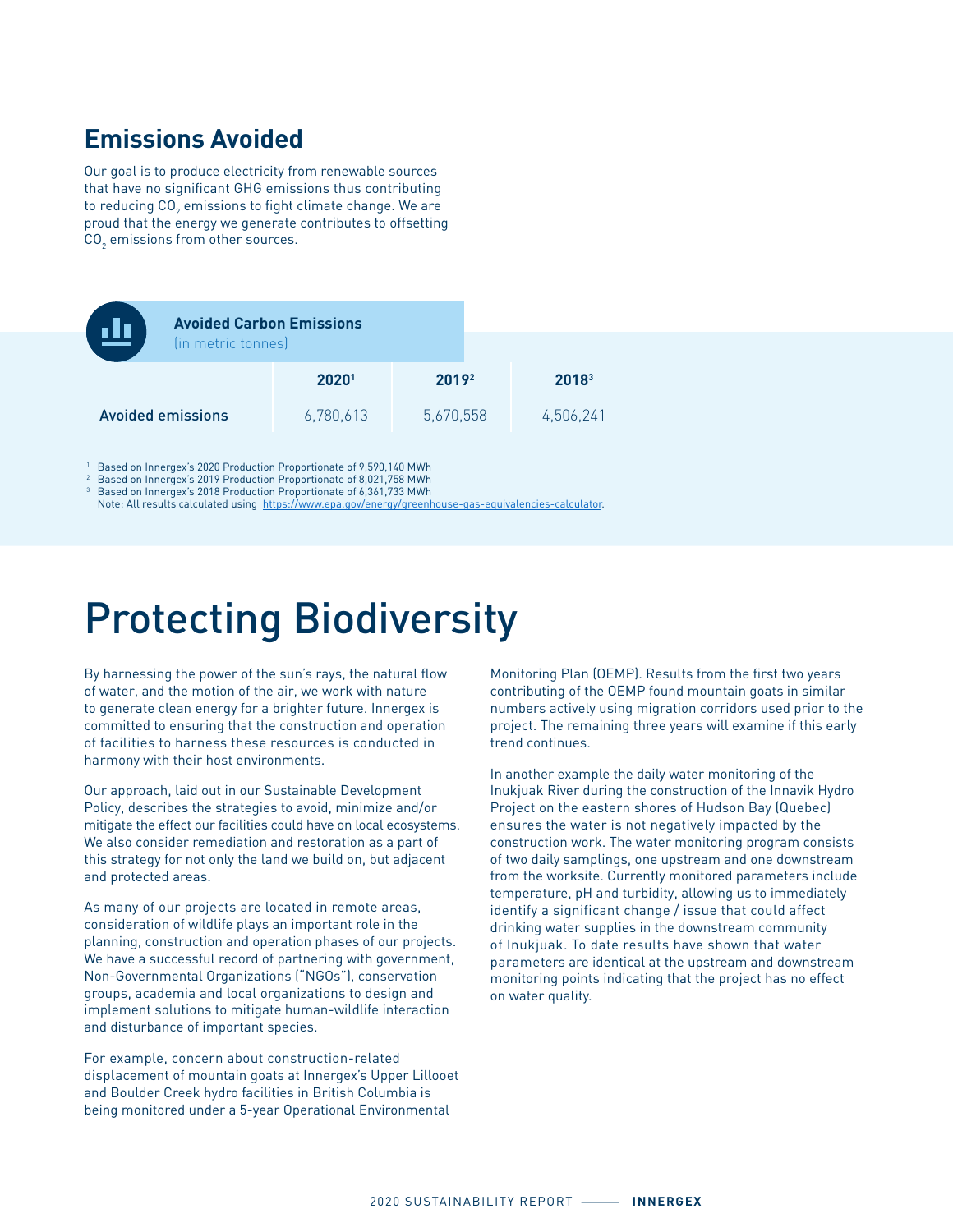### **Environmental Expenditures**

Innergex is advancing an internal mechanism to track annual environmental expenditures from its operations (electricity generation sites and offices). Expenditures disclosed for 2020 consist of all costs at our operating facilities associated with the following categories: operational environmental monitoring programs, waste management costs and spill supplies (including oil recycling, hazardous waste disposal/ treatment), environmental compliance costs (permitting, incident response, instream works monitoring), environmental restoration occurring during operations (maintenance of fish habitat compensation sites, additional tree planting and restoration costs).

In 2020 Environmental Expenditures of

**over \$1.2 M**

#### **Vegetation Management**

Natural growth of vegetation varies greatly between Innergex operating facilities – some facilities are located in coastal rainforest areas where vegetation growth is rapid, others are located in sparsely-vegetated desert areas. After vegetation is initially cleared for project construction, varying degrees of vegetation management are required during operations. Some areas require active vegetation control (such as weeds inside a fenced electrical sub-station for fire risk), other sites such as powerline rights-of-way are brushed every few years. Risk of falling trees (windfall) is managed along rights-of-way to reduce the risk of powerline contact, associated outage, and forest fire hazard. A customized, regionally-appropriate vegetation management method is employed at each site.

### **Global Climate Change Risk Management**

The Corporation carefully manages physical risks, including preparing for, and responding to, extreme weather events through activities such as proactive route selection, asset hardening, regular maintenance, and insurance. The Corporation follows regulated engineering codes, evaluates ways to create greater system reliability and resiliency and, where appropriate, submits regulatory applications for capital expenditures aimed at creating greater system reliability and resiliency. When planning for capital investments or asset acquisitions, we consider site-specific climate and weather factors, such as flood plain mapping and extreme weather history. Prevention activities include wildfire management plans and vegetation management at electricity transmission and distribution sites. The Corporation maintains in-depth emergency response measures for extreme weather events. Despite all the measures in place to prepare for and respond to extreme weather events, there is no assurance that there would be no consequences on the Corporation's revenues and profitability.

Global climate change, including the impacts of global warming, represents a risk that could adversely affect the Corporation's business, results of operations and cash flows. Variability in hydrology, wind regimes and solar irradiation and their predictability may be affected by unforeseen climate-related events such as hurricanes, wind storms, hailstorms, rainstorms, ice storms, floods, severe winter weather and forest fires. To the extent that weather conditions are affected by climate change, customers' energy use and the Corporation's power generation could increase or decrease depending on the duration and magnitude of the changes.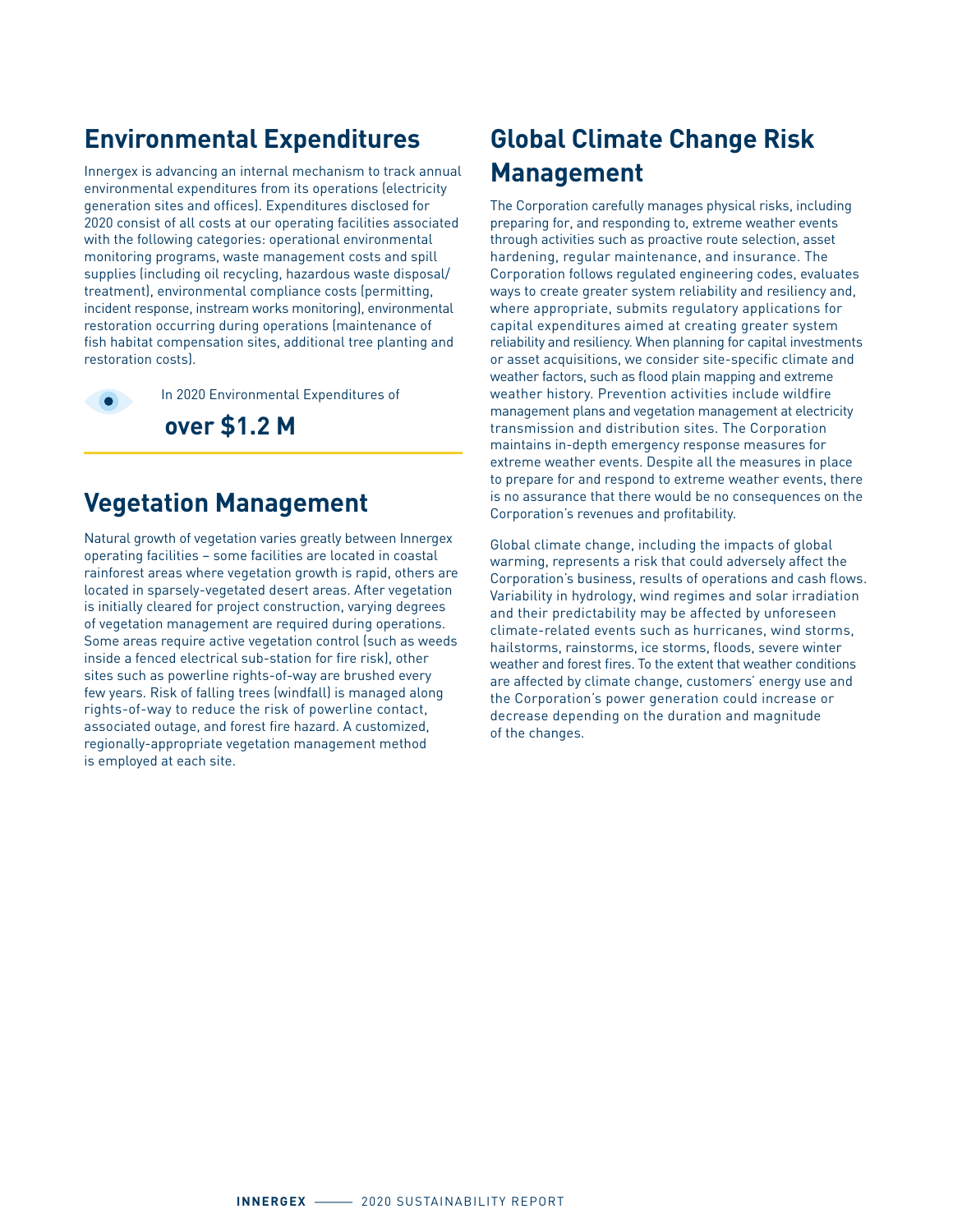### **Land Management**

It is important for Innergex to properly site our projects and then responsibly manage the land that hosts our facilities. Baseline surveys and assessments are performed during the development phase to guide project layout in order to optimize future electricity generation while minimizing disruption to existing ecosystems and surrounding land-use. During land clearing, care is taken to minimize the footprint of the clearing and to remove and stockpile topsoil for future use. Post construction, construction areas (laydowns, construction camps, temporary access roads) are remediated to facilitate soil stability, growth of planted vegetation or natural regeneration. We continue to monitor the area throughout operations to ensure that we are not only compliant with our permits but deliver on the expectations of the surrounding communities, our employees, and our shareholders.

Successfully initiated a program to manage vegetation growth at our Phoebe solar facility in Texas with



throughout the facility's **1,395 ACRES**

Innergex's hydroelectric projects, by definition, are closely associated with natural waters of rivers and streams upon which the projects are situated. To avoid possible contamination, many Innergex facilities have adopted use of biodegradable, non-toxic, synthetic lubricants (nonpetroleum based) in turbine and hydraulic systems where an elevated risk of leaks and a pathway to release exists. Innergex continues to evaluate adoption of biodegradable fluids where environmental risk exists.

#### Environmental Incidents

|                                   | 2020     | 2019      | 2018 |
|-----------------------------------|----------|-----------|------|
| Number of spills >1L <sup>1</sup> | 31       | 20        | 16   |
| Sulphur hexafluoride (kg)         | $\Omega$ | 61.63 kg  |      |
| Methane (kg)                      | $\Omega$ | $0.54$ kg |      |
| <b>NO<sub>x</sub></b>             | $\theta$ | --        | --   |
| S <sub>0</sub> x                  | $\theta$ | --        |      |
| Particulate matter (PM10)         | $\Omega$ |           |      |
| Lead (Pb)                         | $\Omega$ |           |      |
| Mercury (Hg)                      | 0        | --        | --   |

1 All spills are cleaned up immediately and any affected soils are disposed of properly in accordance with provincial, state or federal regulations. **Note:** Excludes operations in France and Chile.